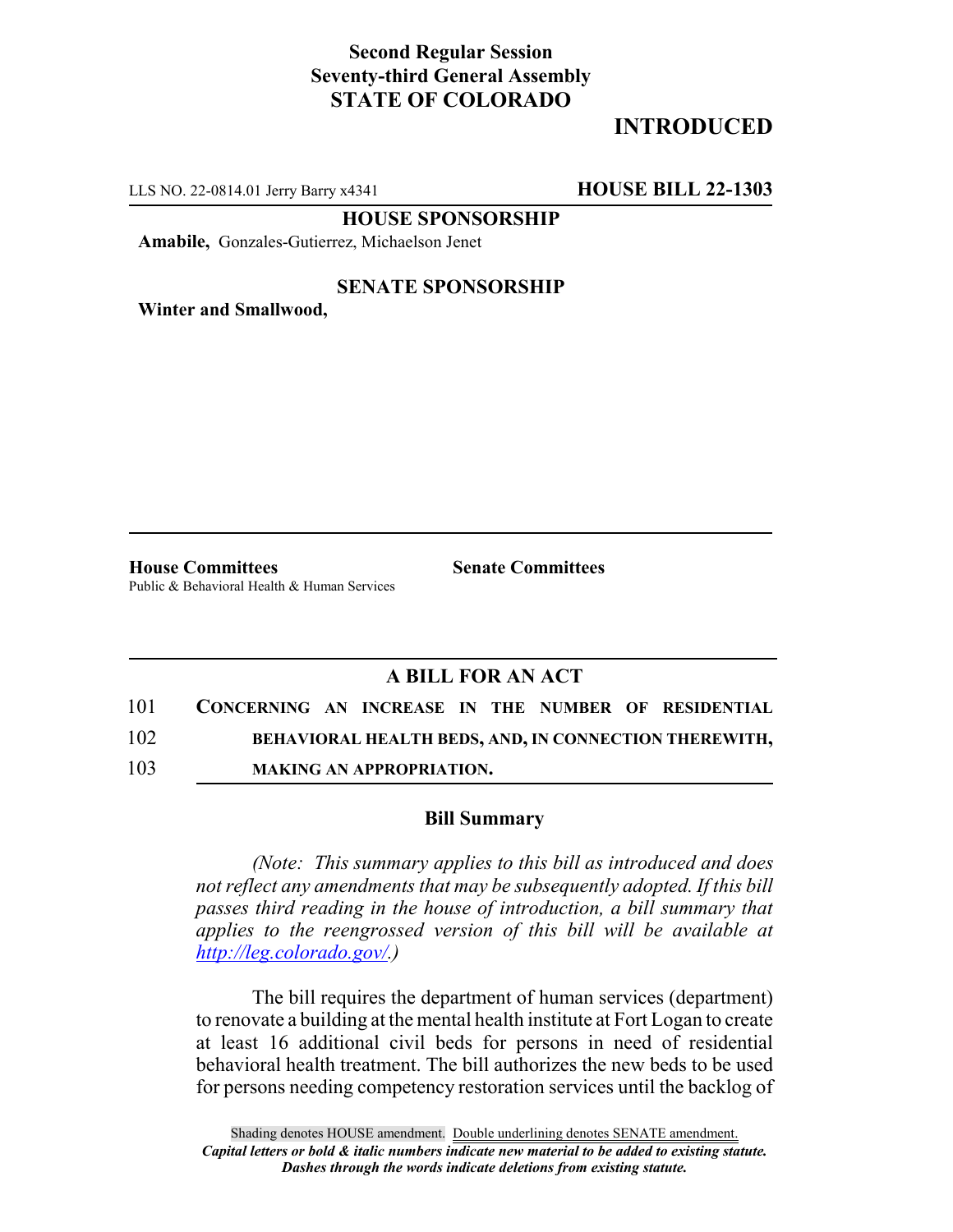such persons is eliminated.

The bill also directs the department and the department of health care policy and financing to create, develop, or contract to add at least 125 additional beds at mental health residential treatment facilities (treatment facilities) throughout the state for adults in need of ongoing supportive services. The bill requires treatment facilities to be licensed by the department of public health and environment as an assisted living facility or by the department as a behavioral health entity during the 2022-23 state fiscal year. Starting in the 2023-24 state fiscal year, the treatment facilities must be licensed by the behavioral health administration.

The bill appropriates \$65 million for the renovation of the building and the creation, development, or contracting for the new beds at treatment facilities.

1 *Be it enacted by the General Assembly of the State of Colorado:*

2 **SECTION 1. Legislative declaration.** (1) The general assembly

3 finds and declares that:

4 (a) During the COVID-19 pandemic, adults with behavioral health 5 needs have faced unprecedented challenges;

6 (b) During this time, adults and their families have needed 7 increased availability of behavioral and mental health care, including 8 residential beds;

 (c) At least one hundred twenty-five additional residential beds for adults with severe mental illness or urgent behavioral health needs that require long-term services and supports or immediate intervention must be created statewide and made available as long as necessary for stabilization;

 (d) The Colorado mental health institute at Fort Logan needs sixteen additional beds to serve adults in need of competency services and adults with serious mental illness or chronic behavioral health needs in need of civil commitment;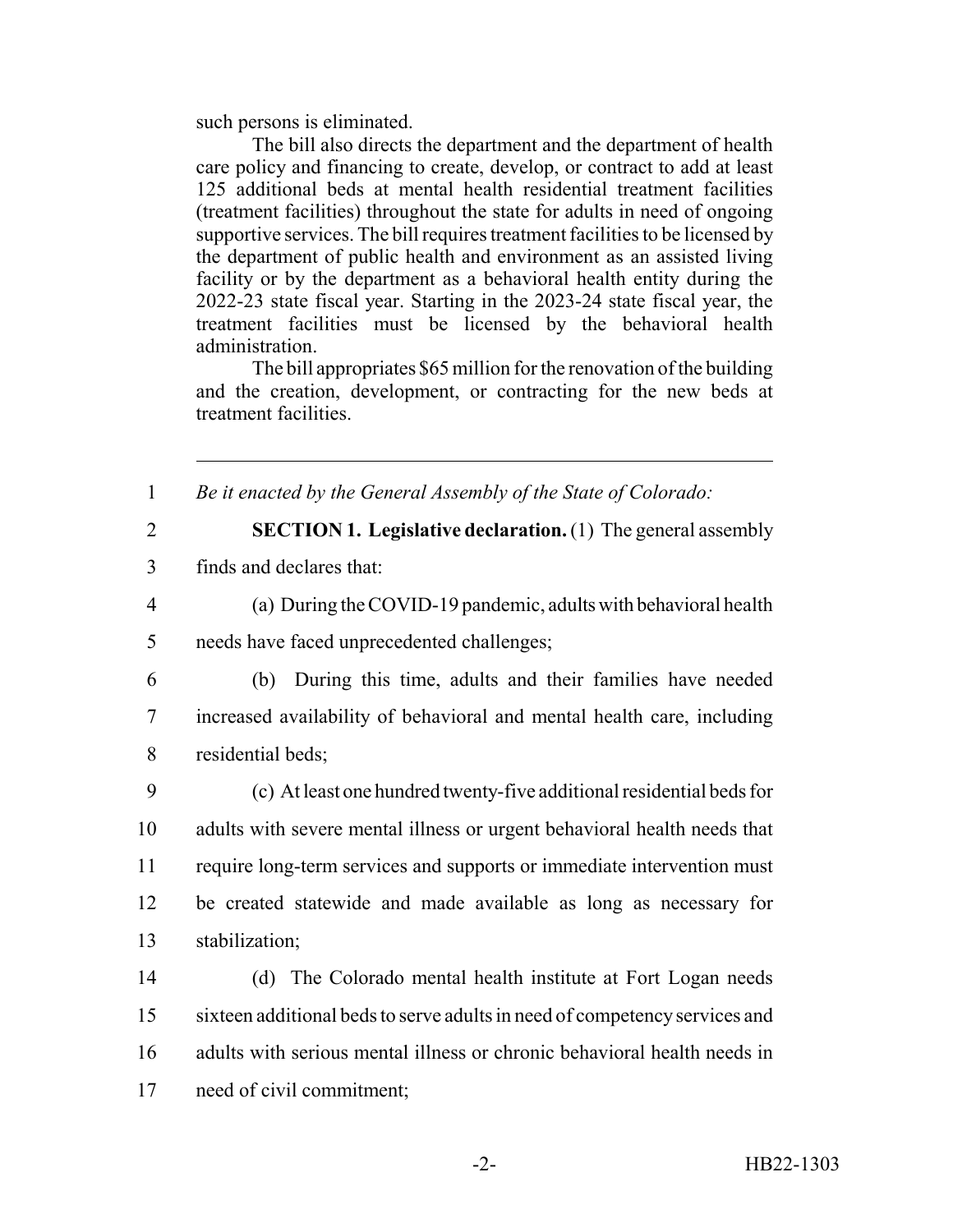(e) The federal government enacted the "American Rescue Plan Act of 2021" to enable state, local, and tribal governments to provide critical government services in response to the adverse impacts of the COVID-19 pandemic;

 (f) People with serious mental illness are in need of longer-term treatment and stabilization services in their communities;

 (g) The residential beds funded by this act are appropriate uses of the federal money transferred to Colorado under the "American Rescue Plan Act". This funding will expand access to residential beds; and

 (h) The services described in this act are critical government services.

 **SECTION 2.** In Colorado Revised Statutes, **add** 27-94-107 as follows:

 **27-94-107. Renovation for additional beds.** (1) THE DEPARTMENT OF HUMAN SERVICES SHALL RENOVATE A BUILDING AT THE CENTER TO ADD AT LEAST SIXTEEN INPATIENT CIVIL BEDS.

 (2) INITIALLY, THE BEDS MAY BE USED FOR PERSONS NEEDING COMPETENCY SERVICES.WHEN THE WAIT LIST FOR COMPETENCY SERVICES PURSUANT TO SECTION 16-8-106 (1) IS ELIMINATED, THE DEPARTMENT SHALL, WHEN PRACTICAL, IMPLEMENT A PLAN TO TRANSITION THE BEDS CREATED IN SUBSECTION (1) OF THIS SECTION TO SERVE CIVIL PATIENTS AND IMMEDIATELY NOTIFY THE JOINT BUDGET COMMITTEE OF THE GENERAL ASSEMBLY.WITHIN ONE YEAR AFTER THE NOTIFICATION TO THE JOINT BUDGET COMMITTEE, ALL BEDS CREATED PURSUANT TO SUBSECTION 25 (1) OF THIS SECTION MUST SERVE CIVIL PATIENTS.

 **SECTION 3.** In Colorado Revised Statutes, **add** article 71 of title 27 as follows: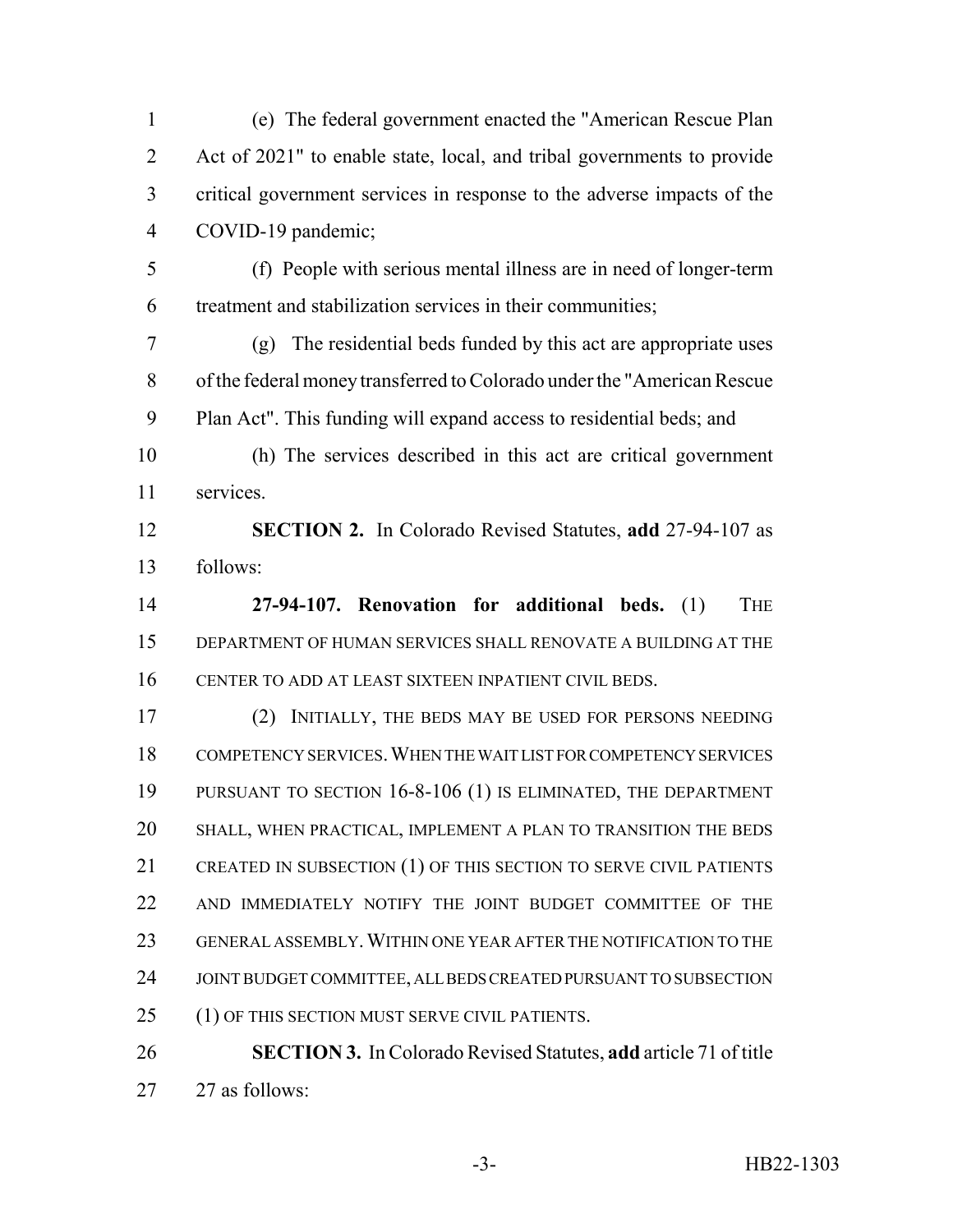| $\mathbf{1}$   | <b>ARTICLE 71</b>                                              |
|----------------|----------------------------------------------------------------|
| $\overline{2}$ | <b>Mental Health Residential Treatment Facility</b>            |
| 3              | 27-71-101. Legislative declaration. THE GENERAL ASSEMBLY       |
| $\overline{4}$ | FINDS AND DECLARES THAT THERE IS AN URGENT NEED FOR            |
| 5              | COMMUNITY-BASED MENTAL HEALTH RESIDENTIAL TREATMENT BEDS       |
| 6              | THROUGHOUT THE STATE TO SERVE INDIVIDUALS WHO NEED THE SUPPORT |
| 7              | OF A RESIDENTIAL SETTING.                                      |
| 8              | 27-71-102. Definitions. As USED IN THIS ARTICLE 71, UNLESS THE |
| 9              | <b>CONTEXT OTHERWISE REQUIRES:</b>                             |
| 10             | (1) "ASSISTED LIVING RESIDENCE" HAS THE SAME MEANING AS        |
| 11             | DEFINED IN SECTION 25-27-102 (1.3).                            |
| 12             | (2) "BEHAVIORAL HEALTH ADMINISTRATION" OR "BHA" MEANS          |
| 13             | THE BEHAVIORAL HEALTH ADMINISTRATION ESTABLISHED PURSUANT TO   |
| 14             | <b>SECTION 27-60-203.</b>                                      |
| 15             | (3) "BEHAVIORAL HEALTH DISORDER" HAS THE SAME MEANING AS       |
| 16             | DEFINED IN SECTION 25-27.6-102 (5).                            |
| 17             | (4) "BEHAVIORAL HEALTH ENTITY" HAS THE SAME MEANING AS         |
| 18             | DEFINED IN SECTION 25-27.6-102 (6).                            |
| 19             | (5) "DEPARTMENT" MEANS THE DEPARTMENT OF HUMAN SERVICES.       |
| 20             | (6) "MENTAL HEALTH RESIDENTIAL TREATMENT FACILITY" OR          |
| 21             | "TREATMENT FACILITY" MEANS A RESIDENTIAL TREATMENT FACILITY    |
| 22             | OPERATED BY A BEHAVIORAL HEALTH ENTITY OR AN ASSISTED LIVING   |
| 23             | RESIDENCE TO SERVE INDIVIDUALS WITH A MENTAL HEALTH DISORDER   |
| 24             | WHO NEED THE SUPPORT OF A LONG-TERM RESIDENTIAL SETTING        |
| 25             | INCLUDING PERSONS COMING FROM A:                               |
| 26             | (a) COLORADO MENTAL HEALTH INSTITUTE;                          |
| 27             | (b)<br>HOSPITAL DESIGNATED AS A PLACEMENT FACILITY FOR         |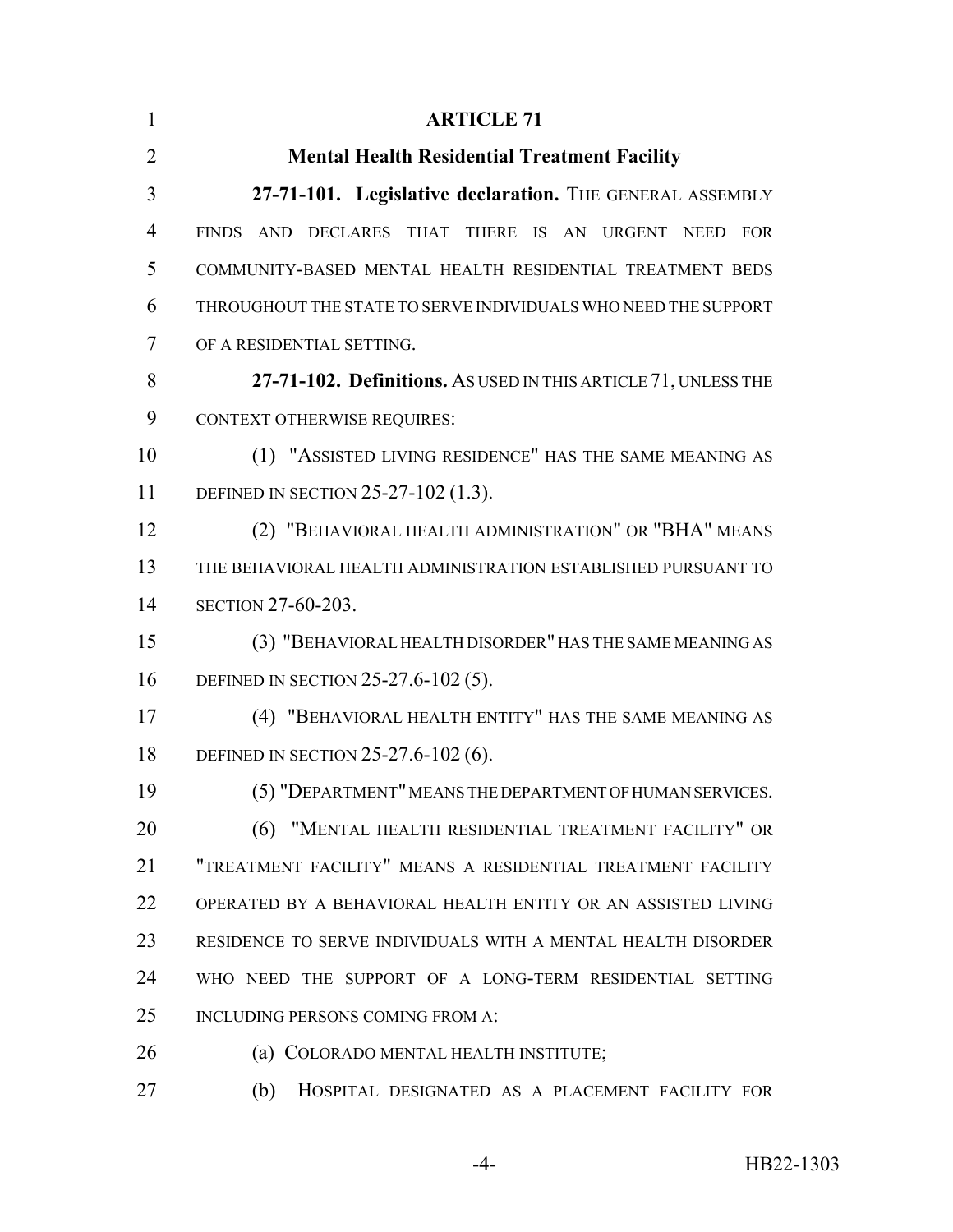SEVENTY-TWO HOUR EVALUATION AND TREATMENT, AND SHORT-TERM 2 AND LONG-TERM TREATMENT;

(c) COMMUNITY BEHAVIORAL HEALTH SAFETY NET PROVIDER;

 (d) WALK-IN CRISIS CENTER, CRISIS STABILIZATION UNIT, OR ACUTE TREATMENT UNIT OPERATING AS PART OF THE BEHAVIORAL HEALTH CRISIS RESPONSE SYSTEM; OR

(e) HOSPITAL EMERGENCY ROOM.

 **27-71-103. Mental health residential treatment facilities - additional beds.** (1) (a) ON OR BEFORE JULY 1, 2023, THE DEPARTMENT AND THE DEPARTMENT OF HEALTH CARE POLICY AND FINANCING SHALL JOINTLY CREATE, DEVELOP, OR CONTRACT TO ADD AT LEAST AN ADDITIONAL ONE HUNDRED AND TWENTY-FIVE BEDS AT MENTAL HEALTH RESIDENTIAL TREATMENT FACILITIES THROUGHOUT THE STATE BASED ON THE GREATEST AREAS OF NEED. THE BEDS IN THE TREATMENT FACILITIES ARE AVAILABLE FOR ADULT INDIVIDUALS IN NEED OF ONGOING SUPPORTIVE SERVICES, BUT INDIVIDUALS WITH A SEVERE MENTAL ILLNESS OR A DUAL DIAGNOSIS OF MENTAL ILLNESS AND ALCOHOL OR SUBSTANCE USE DISORDER MUST BE PRIORITIZED. WHEN AVAILABLE, THE DEPARTMENT SHALL USE EXISTING DEPARTMENT PROPERTIES FOR THE 20 TREATMENT FACILITIES.

 (b) AT A MINIMUM, THE DEPARTMENT SHALL ENSURE THAT THE MENTAL HEALTH RESIDENTIAL TREATMENT FACILITIES OFFER THE FOLLOWING SERVICES:

(I) ASSISTANCE WITH MEDICATION;

 (II) DIRECT SUPPORT PERSONNEL INCLUDING ASSISTANCE WITH ACTIVITIES OF DAILY LIVING;

(III) INTENSIVE CASE MANAGEMENT SERVICES;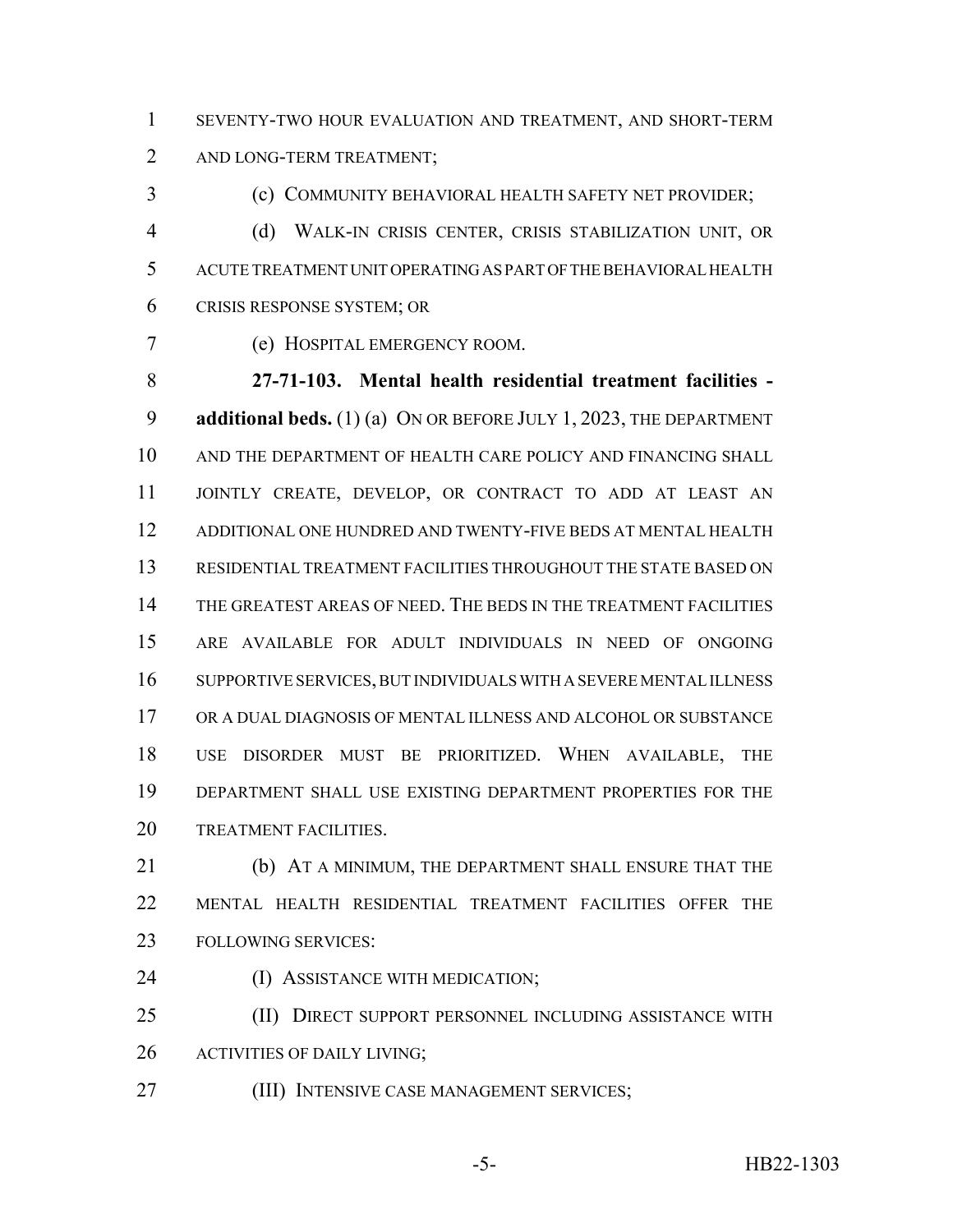(IV) LIFE SKILLS TRAINING; AND

**(V) NON-MEDICAL TRANSPORTATION.** 

 (c) THE DEPARTMENT AND THE DEPARTMENT OF HEALTH CARE POLICY AND FINANCING SHALL WORK COLLABORATIVELY TO ENSURE THE BEDS IN THE TREATMENT FACILITIES ARE ELIGIBLE FOR FEDERAL FUNDING THROUGH THE MEDICAL ASSISTANCE PROGRAM.

 (2) (a) THE BEDS AT THE TREATMENT FACILITIES CREATED PURSUANT TO THIS SECTION ARE INTENDED PRIMARILY FOR ADULT INDIVIDUALS WITH SERIOUS MENTAL ILLNESS OR A CO-OCCURRING MENTAL HEALTH AND SUBSTANCE USE DISORDER IN NEED OF RESIDENTIAL TREATMENT.A MENTAL HEALTH TREATMENT FACILITY MAY ALSO PROVIDE SERVICES TO AN INDIVIDUAL IN NEED OF COMPETENCY RESTORATION PURSUANT TO ARTICLE 8.5 OF TITLE 16 WHO DOES NOT REQUIRE IMPRISONMENT IN A JAIL.

 (b) THE DEPARTMENT, IN COLLABORATION WITH THE BEHAVIORAL HEALTH ADMINISTRATION AND THE DEPARTMENT OF HEALTH CARE POLICY AND FINANCING, SHALL PRIORITIZE PLACEMENT FOR INDIVIDUALS IN THE CIVIL SYSTEM WHO ARE LEAVING THE MENTAL HEALTH INSTITUTES AT PUEBLO AND FORT LOGAN, CIVIL INDIVIDUALS BEING DISCHARGED FROM INPATIENT SETTINGS, INDIVIDUALS CERTIFIED FOR SHORT-TERM TREATMENT PURSUANT TO ARTICLE 65 OF THIS TITLE 27, AND CIVIL INDIVIDUALS IN NEED OF RESIDENTIAL TREATMENT WHO ARE IN A MENTAL HEALTH CRISIS FACILITY, ACUTE CARE HOSPITAL, OR IN THE COMMUNITY.

 **27-71-104. Mental health residential treatment facilities - initial license requirements - repeal.** (1) ON OR AFTER JULY 1, 2022, ANY PERSON, PARTNERSHIP, ASSOCIATION, OR CORPORATION OPERATING A MENTAL HEALTH RESIDENTIAL TREATMENT FACILITY SHALL OBTAIN A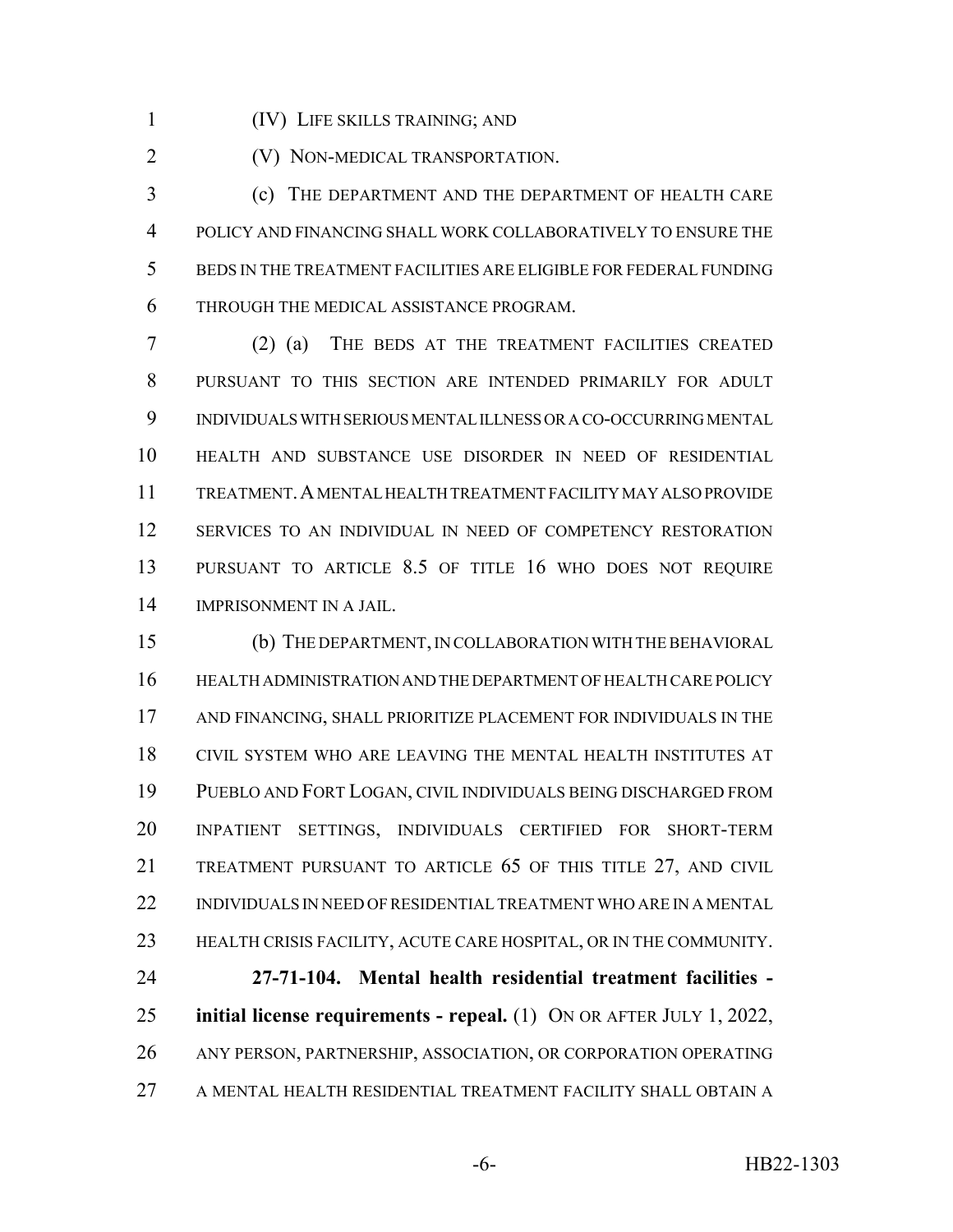LICENSE FROM THE DEPARTMENT OF PUBLIC HEALTH AND ENVIRONMENT OR THE DEPARTMENT OF HUMAN SERVICES AS EITHER:

 (a) AN ASSISTED LIVING RESIDENCE LICENSED PURSUANT TO ARTICLE 27 OF TITLE 25; OR

 (b) A BEHAVIORAL HEALTH ENTITY LICENSED PURSUANT TO ARTICLE 27.6 OF TITLE 25.

 (2) NOTWITHSTANDING THE REQUIREMENT OF SUBSECTION (1) OF THIS SECTION, A MENTAL HEALTH TREATMENT FACILITY NEED NOT BE LICENSED AS A MENTAL HEALTH TREATMENT FACILITY IF THE FACILITY IS:

(a) LICENSED PURSUANT TO ARTICLE 27 OF TITLE 25; AND

 (b) PROVIDING SERVICES TO INDIVIDUALS UNDER A HOME- AND COMMUNITY- BASED SERVICES FOR PERSONS WITH MAJOR MENTAL HEALTH DISORDERS WAIVER PURSUANT TO PART 3 OF ARTICLE 6 OF TITLE 25.5 OR HOME- AND COMMUNITY-BASED SERVICES FOR THE ELDERLY, BLIND, AND 15 DISABLED WAIVER PURSUANT TO PART 6 OF ARTICLE 6 OF TITLE 25.5.

 (3) ON AND AFTER JULY 1, 2023, THE BEHAVIORAL HEALTH ADMINISTRATION IS RESPONSIBLE FOR LICENSING MENTAL HEALTH HOME-AND COMMUNITY-BASED WAIVER RESIDENTIAL TREATMENT FACILITIES.

(4) THIS SECTION IS REPEALED, EFFECTIVE SEPTEMBER 1, 2024.

 **27-71-105. Mental health residential treatment facilities - licensing requirements - rules.** (1) ON AND AFTER JULY 1, 2023, UNLESS 22 LICENSED AS AN ASSISTED LIVING FACILITY, ANY PERSON, PARTNERSHIP, ASSOCIATION, OR CORPORATION OPERATING A MENTAL HEALTH RESIDENTIAL TREATMENT FACILITY SHALL OBTAIN A LICENSE FROM THE BEHAVIORAL HEALTH ADMINISTRATION. BY JULY 1, 2023, THE BHA SHALL PROMULGATE RULES ESTABLISHING MINIMUM STANDARDS FOR THE OPERATION AND LICENSING OF TREATMENT FACILITIES. THE RULES MUST